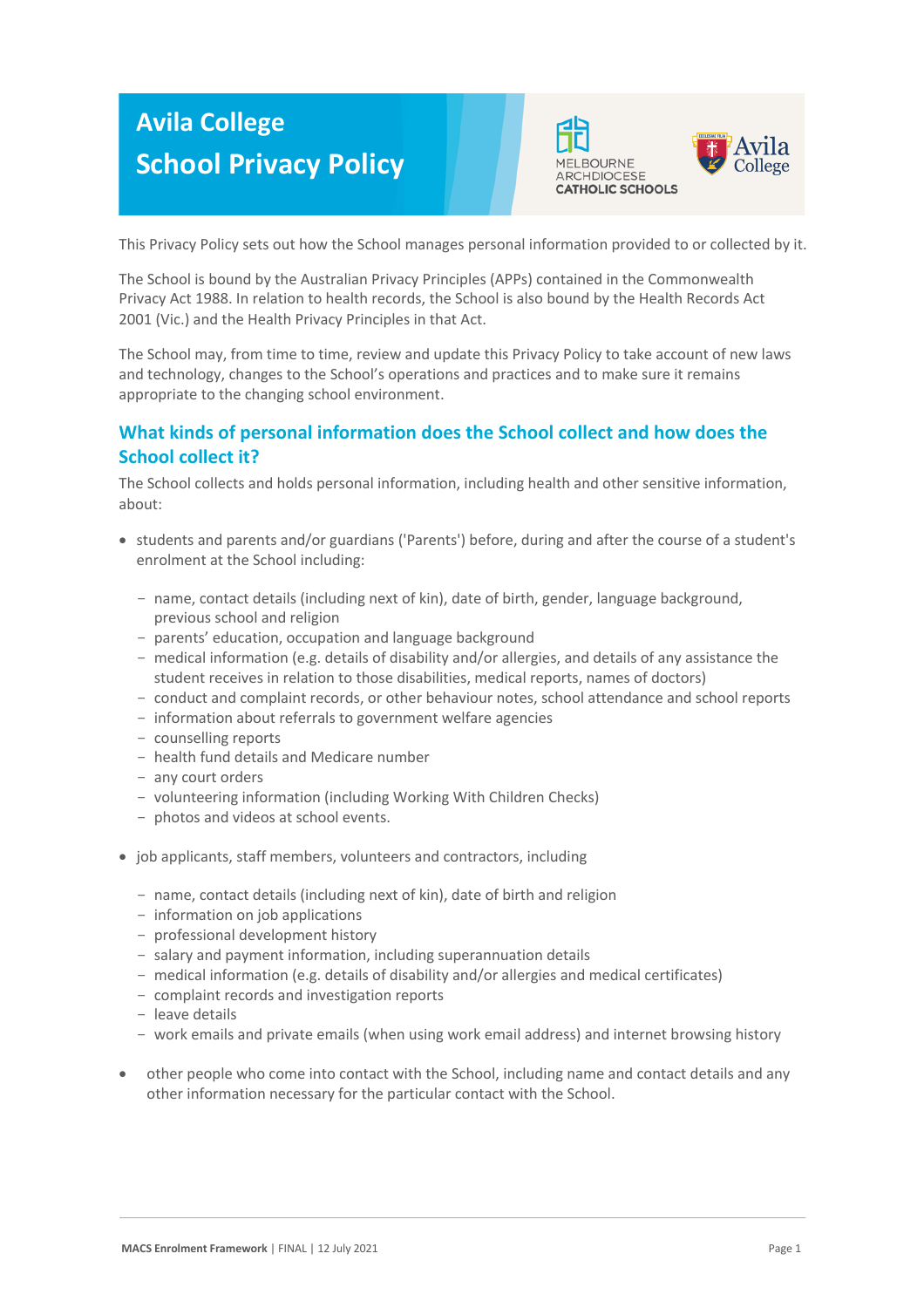# **Personal Information you provide**

The School will generally collect personal information held about an individual by way of forms filled out by Parents or students, face-to-face meetings and interviews, emails and telephone calls. On occasions people other than Parents and students (such as job applicants and contractors) provide personal information to the School.

# **Personal Information provided by other people**

In some circumstances the School may be provided with personal information about an individual from a third party, for example a report provided by a medical professional or a reference from another school. The type of information the School may collect from another school may include:

- academic records and/or achievement levels
- information that may be relevant to assisting the new school meet the needs of the student including any adjustments

# **Exception in relation to employee records**

Under the Privacy Act, the Australian Privacy Principles do not apply to an employee record. As a result, this Privacy Policy does not apply to the School's treatment of an employee record where the treatment is directly related to a current or former employment relationship between the School and employee. The School handles staff health records in accordance with the Health Privacy Principles in the Health Records Act 2001 (Vic.).

# **Anonymity**

The School needs to be able to identify individuals with whom it interacts and to collect identifiable information about them to facilitate the delivery of schooling to its students and its educational and support services, conduct the job application process and fulfil other obligations and processes. However, in some limited circumstances some activities and interactions with the School may be done anonymously where practicable, which may include making an inquiry, complaint or providing feedback.

# **How will the School use the personal information you provide?**

The School will use personal information it collects from you for the primary purpose of collection, and for such other secondary purposes that are related to the primary purpose of collection and reasonably expected by you, or to which you have consented.

Students and Parents: In relation to personal information of students and Parents, the School's primary purpose of collection is to enable the School to provide schooling to students enrolled at the School (including educational and support services for the student), exercise its duty of care and perform necessary associated administrative activities which will enable students to take part in all the activities of the School. This includes satisfying the needs of Parents, the needs of the student and the needs of the School throughout the whole period the student is enrolled at the School.

The purposes for which the School uses personal information of students and Parents include:

- to keep Parents informed about matters related to their child's schooling, through correspondence, newsletters and magazines
- day-to-day administration of the School
- looking after students' educational, social and medical wellbeing
- seeking donations and marketing for the School
- to satisfy the School's legal obligations and allow the School to discharge its duty of care
- to satisfy the School service providers' legal obligations, including the Catholic Education Commission of Victoria Ltd (CECV) and the Catholic Education Offices.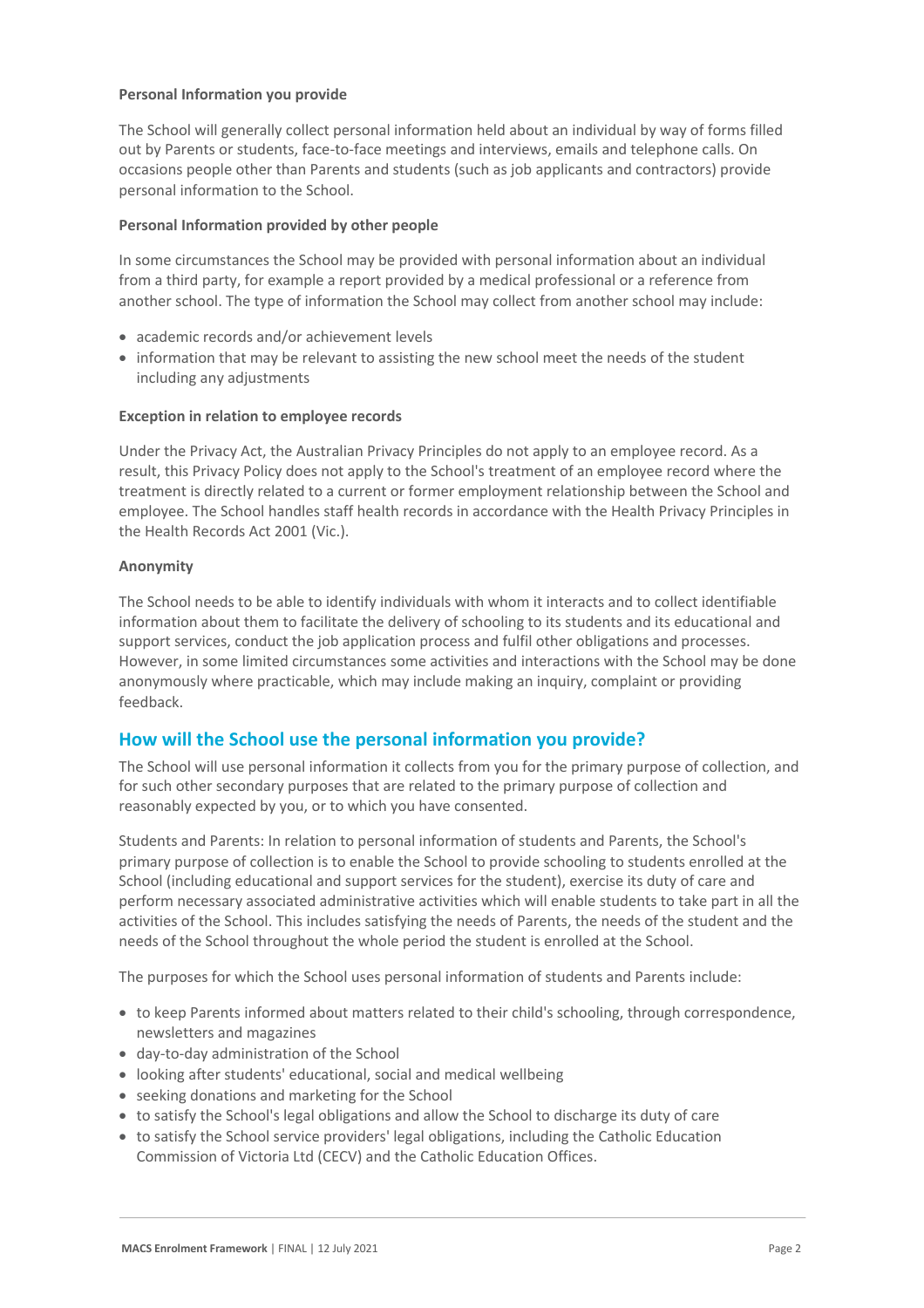In some cases where the School requests personal information about a student or Parent, if the information requested is not provided, the School may not be able to enrol or continue the enrolment of the student or permit the student to take part in a particular activity.

# **Job applicants and contractors**

In relation to personal information of job applicants and contractors, the School's primary purpose of collection is to assess and (if successful) to engage the applicant, or contractor, as the case may be.

The purposes for which the School uses personal information of job applicants and contractors include:

- administering the individual's employment or contract, as the case may be
- for insurance purposes
- seeking donations and marketing for the School
- satisfying the School's legal obligations, for example, in relation to child protection legislation.

# **Volunteers**

The School also obtains personal information about volunteers who assist the School in its functions or conduct associated activities, such as Orchestra Camp, music performances, community cooking, Vinnies Sleepout, etc, to enable the School and the volunteers to work together, to confirm their suitability and to manage their visits.

# **Counsellors**

The School contracts with external providers to provide counselling services for some students. The principal may require the Counsellor to inform him or her or other teachers of any issues the principal and the Counsellor believe may be necessary for the School to know for the well-being or development of the student who is counselled or other students at the School.

#### **Parish**

The School may disclose limited personal information to the school parish to facilitate religious and sacramental programs, and other activities such as fundraising.

#### **Marketing and fundraising**

The School treats marketing and seeking donations for the future growth and development of the School as an important part of ensuring that the School continues to provide a quality learning environment in which both students and staff thrive. Personal information held by the School may be disclosed to organisations that assist in the School's fundraising, for example, the School's Foundation or alumni organisation or, on occasions, external fundraising organisations.

Parents, staff, contractors and other members of the wider School community may from time to time receive fundraising information. School publications, like newsletters and magazines, which include personal information and sometimes people's images, may be used for marketing purposes.

# **Who might the School disclose personal information to and store your information with?**

The School may disclose personal information, including sensitive information, held about an individual for educational, administrative and support purposes. This may include to:

• School service providers which provide educational, support and health services to the School, (either at the School or off campus) including the Catholic Education Commission of Victoria Ltd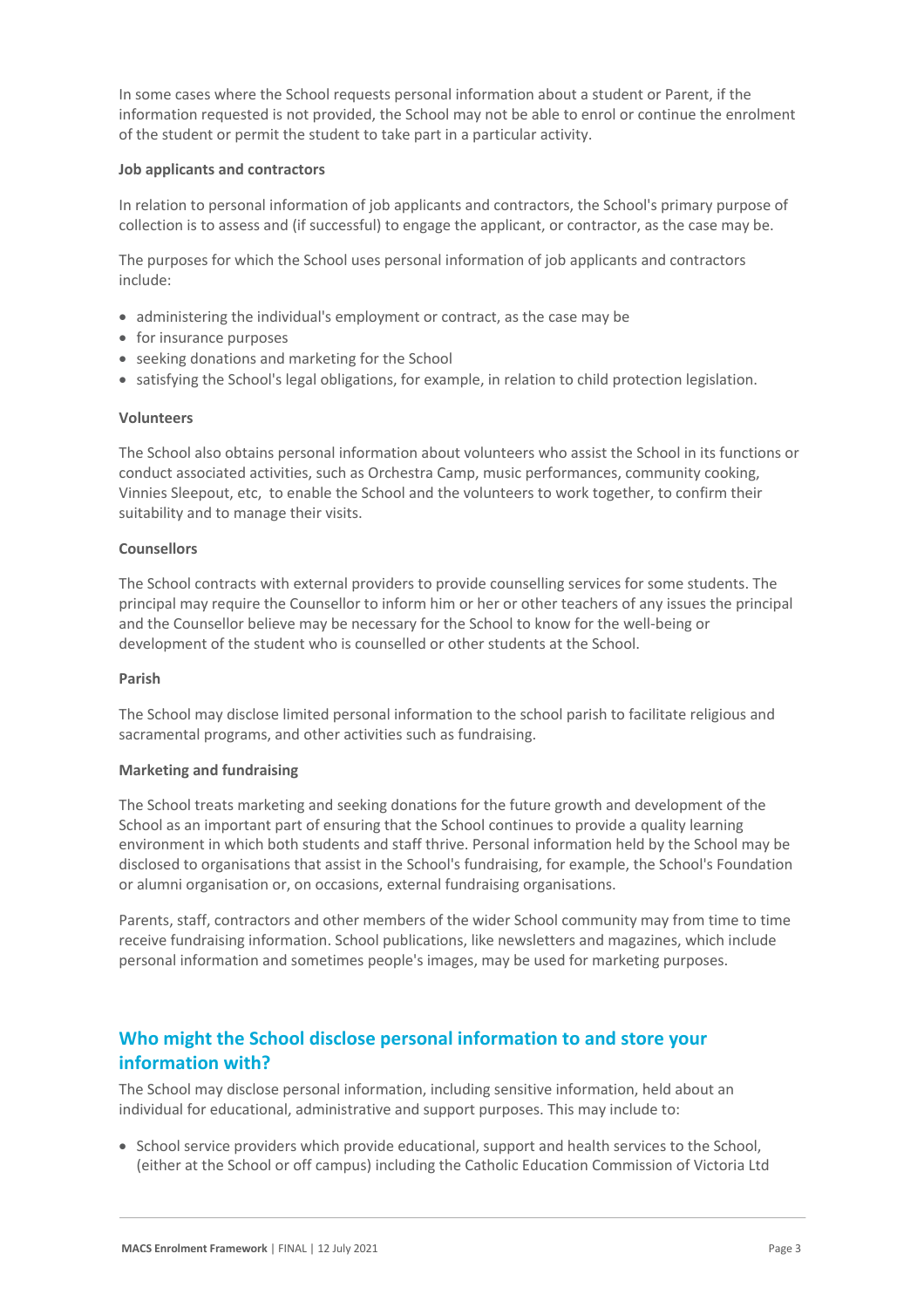(CECV), Catholic Education Offices, specialist visiting teachers, volunteers, counsellors, sports coaches and providers of learning and assessment tools

- third party service providers that provide online educational and assessment support services, document and data management services, training and support services, hosting services, and software-as-a-service applications (such as the Integrated Catholic Online Network (ICON) and Google's G Suite)
- CECV and Catholic Education offices to discharge its responsibilities under the Australian Education Regulation 2013 (Regulation) and the Australian Education Act 2013 (Cth) (AE Act) relating to students with a disability
- other third parties which the school uses to support or enhance the educational or pastoral care services for its students or to facilitate communications with Parents
- another school including to its teachers to facilitate the transfer of a student
- Federal and State government departments and agencies
- health service providers
- recipients of School publications, such as newsletters and magazines
- student's parents and their emergency contacts
- assessment and educational authorities including the Australian Curriculum, Assessment and Reporting Authority
- anyone to whom you authorise the School to disclose information
- anyone who we are required or authorised to disclose the information to by law, including child protection laws.

#### **Nationally Consistent Collection of Data on School Students with Disability**

The school is required by the Federal Australian Education Regulation (2013) and Australian Education Act 2013 (Cth) (AE Act) to collect and disclose certain information under the Nationally Consistent Collection of Data (NCCD) on students with a disability. The school provides the required information at an individual student level to the Catholic Education Offices and the CECV, as an approved authority. Approved authorities must comply with reporting, record keeping and data quality assurance obligations under the NCCD. Student information provided to the federal government for the purpose of the NCCD does not explicitly identify any student.

#### **Sending and storing information overseas**

The School may disclose personal information about an individual to overseas recipients, for instance, to facilitate a school exchange. However, the School will not send personal information about an individual outside Australia without:

- obtaining the consent of the individual; or
- otherwise complying with the Australian Privacy Principles or other applicable privacy legislation.

The School may from time to time use the services of third party online service providers (including for the delivery of services and third party online applications, or Apps relating to email, instant messaging and education and assessment, such as Google's G Suite, including Gmail) which may be accessible by you. Some personal information (including sensitive information) may be collected and processed or stored by these providers in connection with these services. These online service providers may be located in or outside Australia.

School personnel and the school's service providers, and the CECV and its service providers, may have the ability to access, monitor, use or disclose emails, communications (e.g. instant messaging), documents and associated administrative data for the purposes of administering the system and services ensuring their proper use.

The school makes reasonable efforts to be satisfied about the security of any personal information that may be collected, processed and stored outside Australia, in connection with any cloud and third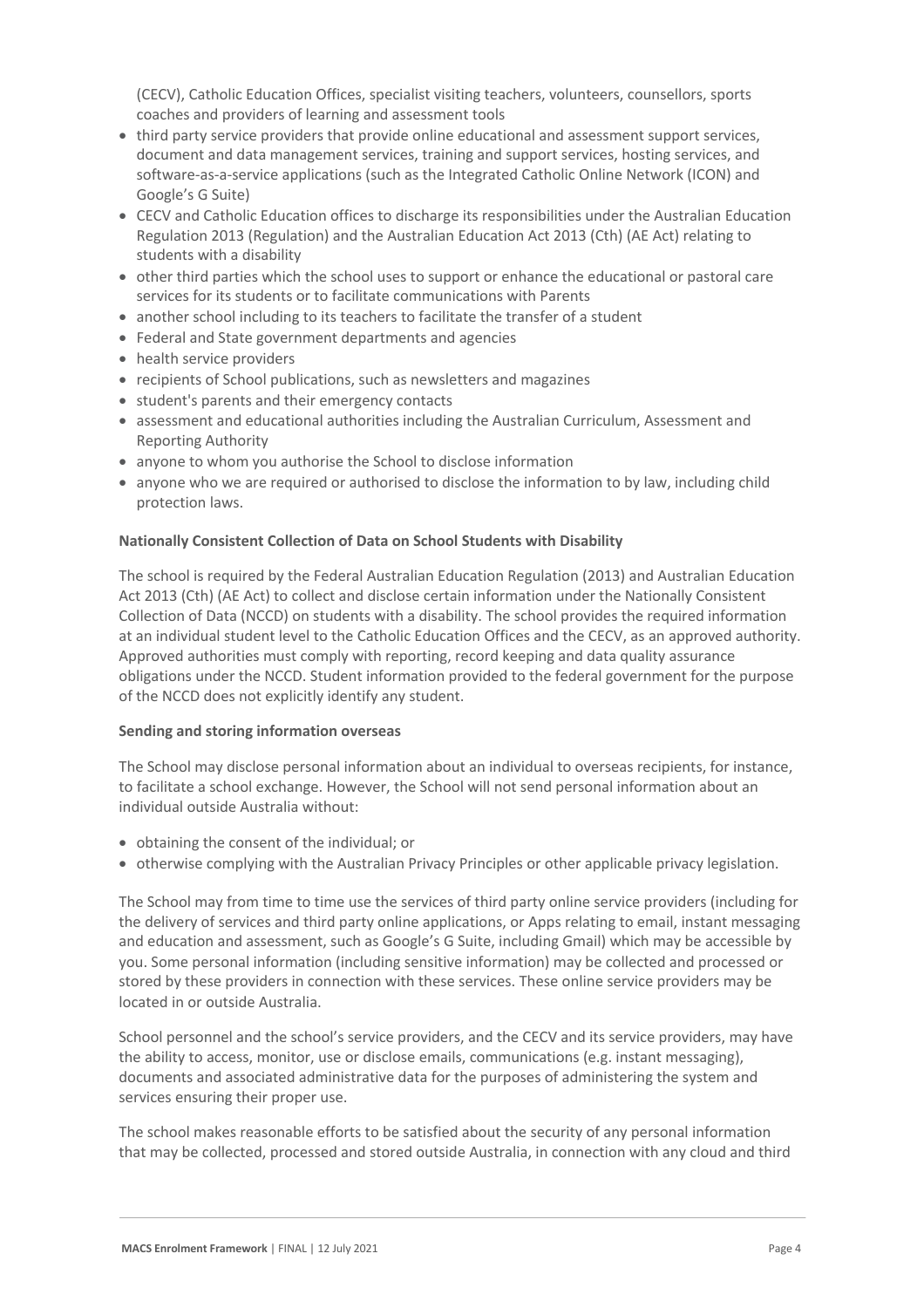party services and will endeavour to ensure the cloud is located in countries with substantially similar protections as the Australian Privacy Principles.

The countries in which the servers of cloud service providers and other third party service providers are located may include:

• United States of America

Where personal and sensitive information is retained by a cloud service provider on behalf of CECV to facilitate Human Resources and staff administrative support, this information may be stored on servers located in or outside Australia.

# **How does the School treat sensitive information?**

In referring to 'sensitive information', the School means: information relating to a person's racial or ethnic origin, political opinions, religion, trade union or other professional or trade association membership, philosophical beliefs, sexual orientation or practices or criminal record, that is also personal information; health information and biometric information about an individual.

Sensitive information will be used and disclosed only for the purpose for which it was provided or a directly related secondary purpose, unless you agree otherwise, or the use or disclosure of the sensitive information is allowed by law.

# **Management and security of personal information**

The School's staff are required to respect the confidentiality of students' and Parents' personal information and the privacy of individuals.

The School has in place steps to protect the personal information the School holds from misuse, interference and loss, unauthorised access, modification or disclosure by use of various methods including locked storage of paper records and password access rights to computerised records. This includes responding to any incidents which may affect the security of the personal information it holds. If we assess that anyone whose information is affected by such a breach is likely to suffer serious harm as a result, we will notify them and the Office of the Australian Information Commissioner of the breach.

It is recommended that parents and the school community adopt secure practices to protect themselves. You should ensure that all passwords you use are strong and regularly updated and that your log in details are kept secure. Do not share your personal information with anyone without first verifying their identity and organisation. If you believe any of your personal information has been compromised, please let the School know immediately.

#### **Access and correction of personal information**

Under the Privacy Act and the Health Records Act, an individual has the right to seek and obtain access to any personal information and health records respectively which the School holds about them and to advise the School of any perceived inaccuracy. Students will generally be able to access and update their personal information through their Parents, but older students may seek access and correction themselves.

There are some exceptions to the access rights set out in the applicable legislation.

To make a request to access or to update any personal information the School holds about you or your child, please contact the School General Office by telephone or in writing. The School may require you to verify your identity and specify what information you require. The School may charge a fee to cover the cost of verifying your application and locating, retrieving, reviewing and copying any material requested. If the information sought is extensive, the School will advise the likely cost in advance. If we